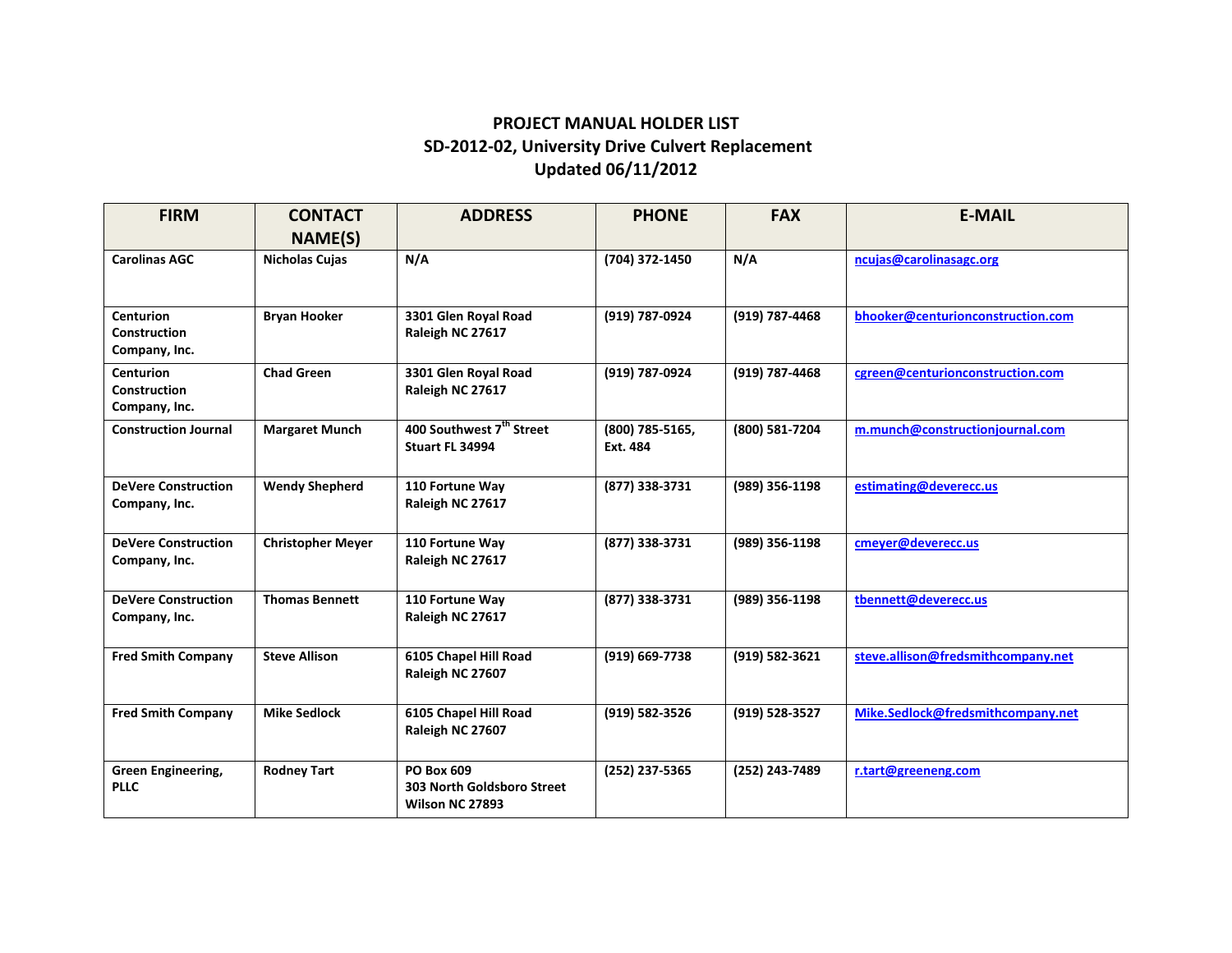| <b>FIRM</b>                                                   | <b>CONTACT</b>            | <b>ADDRESS</b>                                                       | <b>PHONE</b>                                                    | <b>FAX</b>     | <b>E-MAIL</b>                      |
|---------------------------------------------------------------|---------------------------|----------------------------------------------------------------------|-----------------------------------------------------------------|----------------|------------------------------------|
|                                                               | <b>NAME(S)</b>            |                                                                      |                                                                 |                |                                    |
| Hannah Utilities, Inc.                                        | John Henner               | 4215 Oak Hill Road<br>Chapel Hill NC 27514                           | (919) 730-3636                                                  | (919) 317-8767 | jihenner@aol.com                   |
| <b>Lanier Construction</b>                                    | <b>Prentice Lanier</b>    | 1505 Browntown Road<br><b>Snow Hill NC</b>                           | (252) 286-6732                                                  | (252) 747-4337 | prentice@lanierconstruction.com    |
| McGraw-Hill<br><b>Construction Dodge</b>                      | <b>Satadru Chatterjee</b> | N/A                                                                  | N/A                                                             | N/A            | satadru chatterjee@mcgraw-hill.com |
| McGraw-Hill<br><b>Construction Dodge</b>                      | <b>Carol Lipscomb</b>     | <b>600 Waterfront Drive</b><br>Suite 200<br>Pittsburgh PA 15222-4717 | (412) 330-2233                                                  | (800) 662-8884 | carol lipscomb@mcgraw-hill.com     |
| <b>McQueen</b><br>Construction, Inc.                          | <b>Harvey McQueen</b>     | <b>619 Patrick Road</b><br><b>Bahama NC 27503</b>                    | (919) 697-0614                                                  | (919) 400-4893 | hgmcqueen@gmail.com                |
| <b>Mid-Atlantic</b><br><b>Infrastructure</b><br>Systems, Inc. | Jeremy Johnson            | 4964 University Parkway<br>Suite 201<br>Winston-Salem NC 27106       | (336) 345-6778                                                  | (336) 896-0583 | jjohnson@mis-usa.net               |
| <b>Mountain Creek</b><br><b>Contractors</b>                   | <b>Ken Johnson</b>        | <b>205 East Central Avenue</b><br>Catawba NC 28609                   | (828) 241-2047                                                  | (828) 241-3642 | rrockett@mtcreekinc.com            |
| <b>Mountain Creek</b><br><b>Contractors</b>                   | <b>Russell Rockett</b>    | 578 East Bay Street<br>Suite C<br><b>Charleston SC 29403</b>         | (828) 241-2047                                                  | (828) 241-3642 | rrockett@mtcreekinc.com            |
| <b>National Pump</b>                                          | <b>Shawn Powell</b>       | <b>Clayton NC</b>                                                    | (919) 422-1393                                                  | N/A            | spowell@npcrents.com               |
| Pipeline Utilities, Inc.                                      | <b>Ted Harmon</b>         | 2204-F Associate Drive<br>Raleigh NC 27603                           | (919) 772-4310,<br>Ext. 109                                     | N/A            | tharmon@pui-nc.com                 |
| Pipeline Utilities, Inc.                                      | <b>Tim Hogan</b>          | 2204-F Associate Drive<br>Raleigh NC 27603                           | (919) 772-4310,<br>Ext. 107<br>(919) 422-7930,<br><b>Mobile</b> | (919) 772-3261 | THogan@pui-nc.com                  |